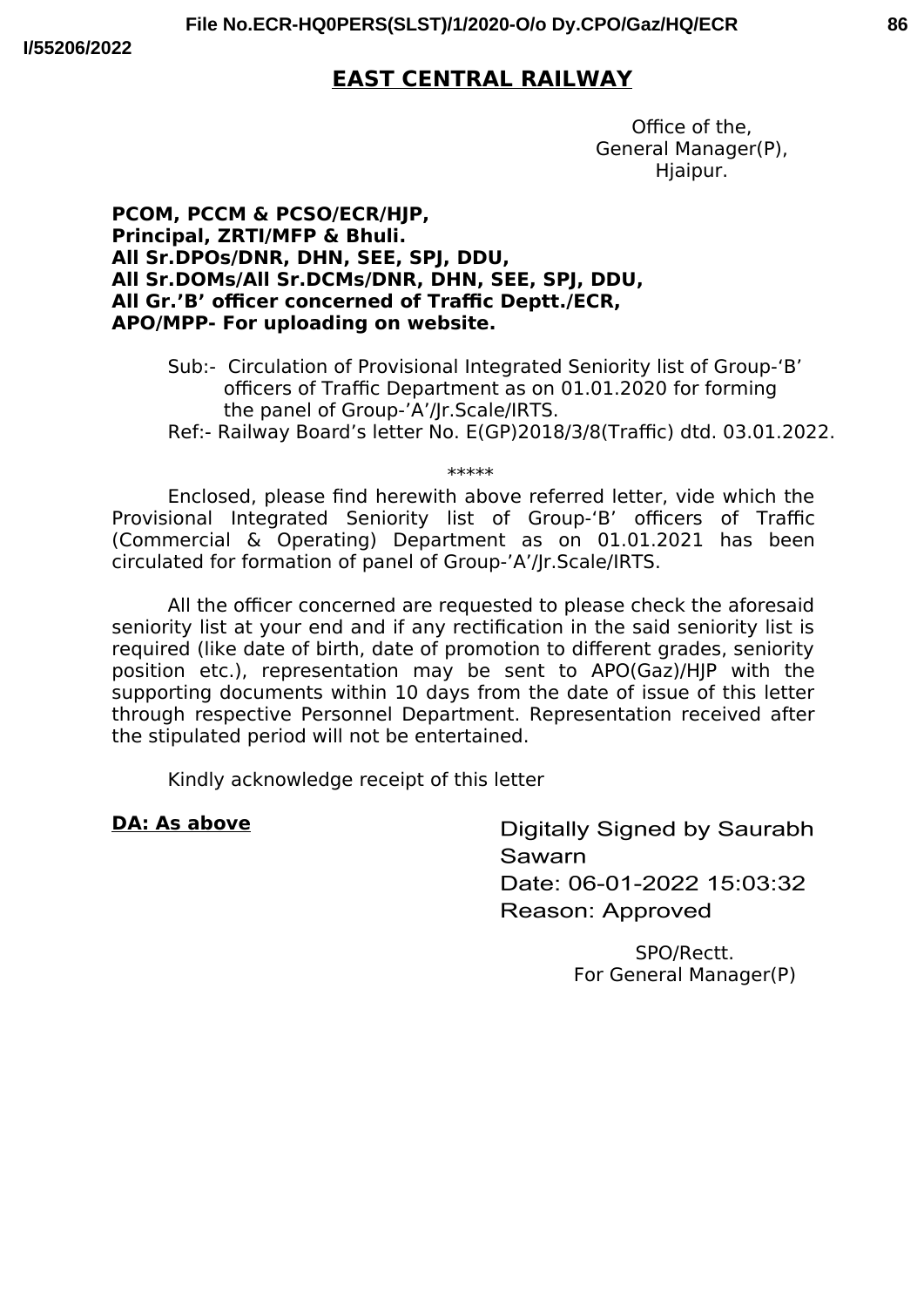#### **GOVERNMENT OF INDIA MINISTRY OF RAILWAYS** (RAILWAY BOARD) \*\*\*\*\*

No. E(GP)2018/3/8 (Traffic)

New Delhi, dated  $\varnothing$ 3.1.2022.

The General Manager All Indian Railways

#### (Kind attn.: All  $Dy.CPO(G)s/CPOs$ )

- Sub: Circulation of Provisional Integrated Seniority List of Group 'B' officers of Traffic Department as on 01.01.2020 for framing the panels of Group 'A'/Jr.Scale of IRTS
- Ref: Board's letters No.E(GP)2009/1/97 dated 13.05.2011 and 07.01.2013 and 05.02.2019

\*\*\*\*\*\*

On the basis of the information available, the provisional integrated Group 'B' seniority list of Traffic Department of Indian Railways as on 01.01.2020 has been prepared and enclosed as Annexure-I

The enclosed seniority list (Annexure-I) needs to be circulated immediately inviting  $2.$ representations, if any, from the Group 'B' officers, within 30 days positively from the date of circulation, but before that the Railways/PUs concerned are advised to cross-check the entries in Columns (2) to (6) from the official records in order to verify the correctness of the same and if there is any discrepancy, it should be brought to the notice of this office immediately.

If any Group 'B' officer has joined any Railway/PU on bottom seniority, the entry in 3. column (6) should reflect the date of Board's order effecting such transfer or the actual date on which the officer joined the Railway after issue of Board's order whichever is later and in that case the officer concerned will have to be assigned appropriate seniority in Group 'B' in terms of the principle mentioned at para 1(ii) of Board's letter dated 07.01.2013 and 05.02.2019 referred to above.

 $4.$ If any of the officers of the enclosed list has ceased to be in service (other than by superannuation), the same may also be mentioned in remarks coloumn. Of late, some reviews have become necessary for the sole reason that information placed before the DPC w.r.t. category, Group 'B' date, etc. of the officers were incorrect, for which the UPSC has taken a very serious view. Therefore, utmost care needs to be taken to finalize the integrated Group 'B' seniority. For any incorrect information, the Railways will be solely responsible.

It may also be ensured that any Group 'B' officer eligible for consideration to Group 'A', 5. and whose name(s) is/are not figuring in the enclosed seniority list(Annexure-I) may be brought to the notice of Board for inclusion of their names in the final seniority list.

6. The representation(s) so received, if any, may be examined and the same may be forwarded to the undersigned with comments w.r.t. the contention made and its correctness as per official records. Any representation forwarded without comments will not be entertained and the onus in that event will lie on the concerned Railways.

... cont d./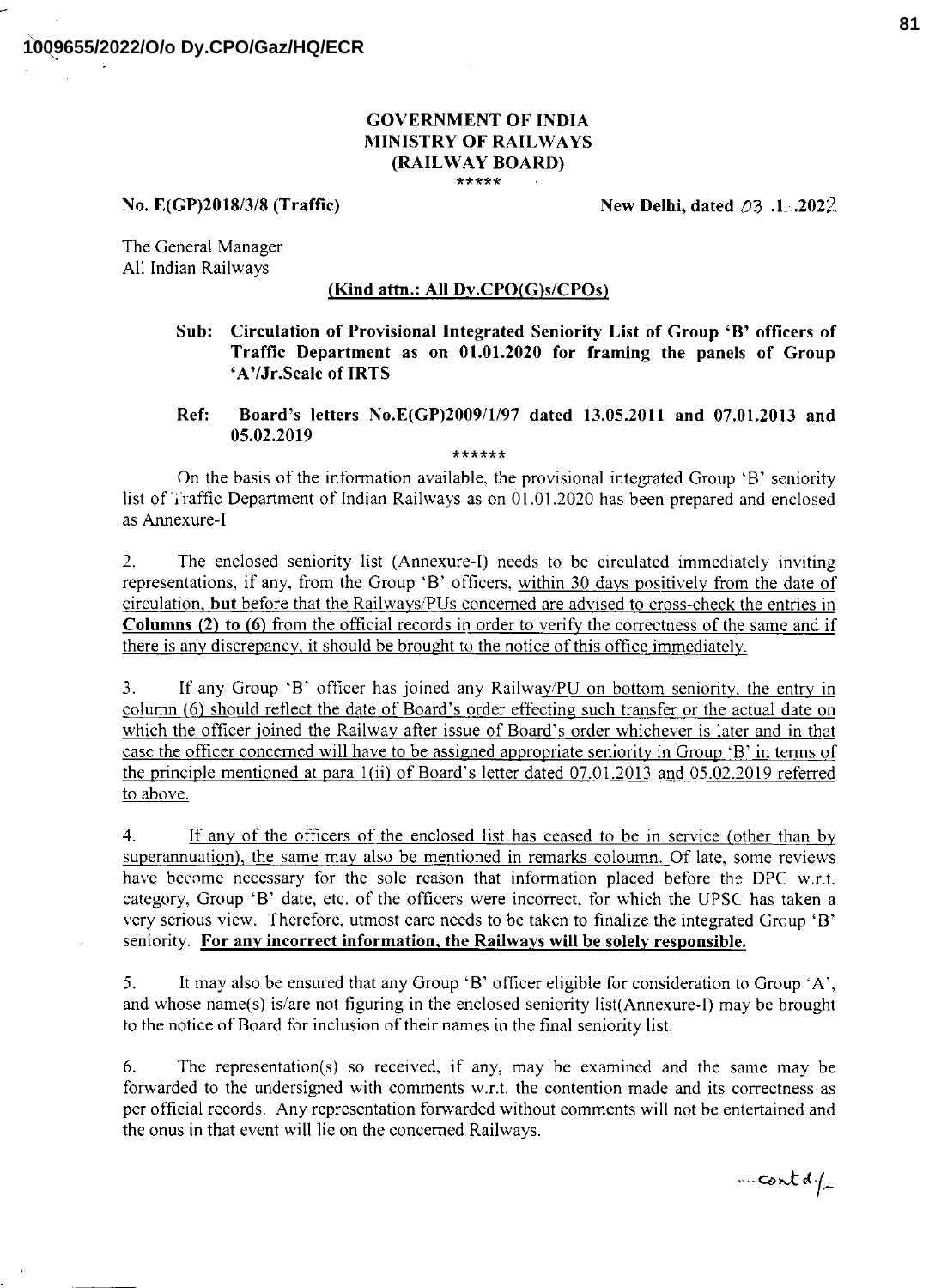$7.$ If no representation(s) are received within the stipulated period, the seniority list so circulated shall be treated as final. In any case, if no response/representation(s) are received within 45 (forty five) days from the date of issue of this letter, from the Railways/PUs, it shall be presumed that no representation(s)/correction have been preferred and the seniority list shall be treated as final.

It may be noted that these integrated seniority list has been prepared for the limited purpose 8. of Induction to Junior Scale/Group 'A' and the list is not exhaustive.

DA: As above

ببكلاه

(SUDHIR KUMAR) DIRECTOR, ESTT.(GP) **RAILWAY BOARD** 

Copy to: The Secretary General, Indian Railways Promotee Officers' Federation, Room No. 268, Rail Bhawan, New Delhi.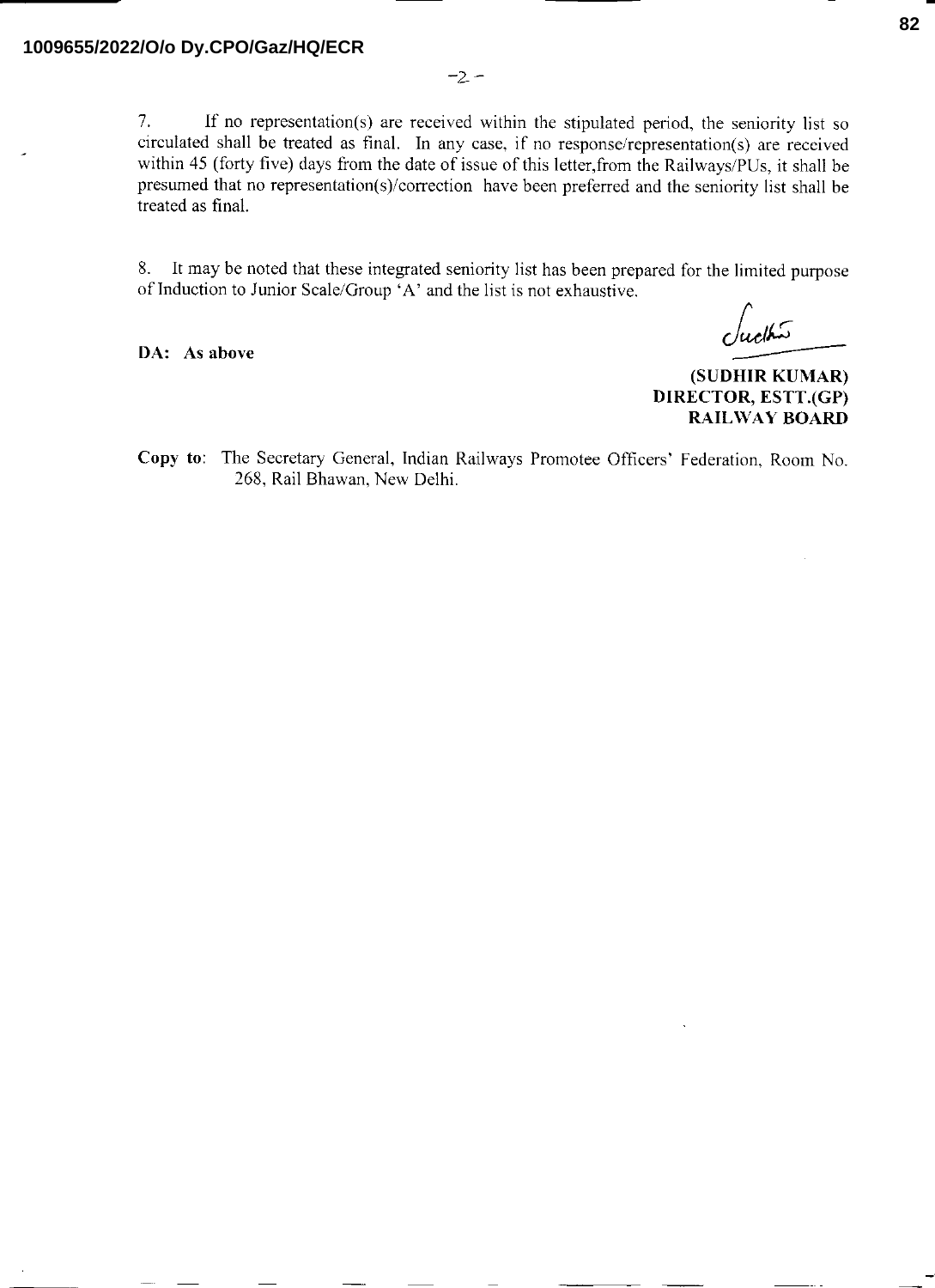ASIM KUMAR BHATTACHARYA

S. SUNILKUMAR

K.M.D. AMUDHA

AMIT SHYAM ROY

RAHUL RANJAN

P.K. ASTHANA

A.K. TRIPATHI

A.K. SINGH

A.K. SINHA

**BVTRAO** 

**AJAY KUMAR RAI** 

**ANAND KISHORE** 

R.K. SRIVASTAVA

SANATAN MURMU

**BALABHADRA GIRI** 

**GOPAL PRASAD MANDAL** 

**SEEMA TIWARI** 

V.K. DWIVEDI

 $27$ **SWR** 

 $28$ SR

 $29$ SR

30 NCR

31 NCR

 $32$ ER

 $33$  ER

 $34$  ER

35 NER

36 NER

37 NER

 $38$  ECR

39 NER

 $40$  NER

 $41$  NFR

42 NFR

 $43$ NFR

44 SECR

45 SECR

46 SECR

47 SECR

48 ECOR

49 ECOR

|              | 965 <u>5/2022/O/o Dy.CPO/Gaz/HQ/ECR_</u> |                                                                                                 |            | Page 1 of 3 |            | ANNEXURE-L |  |
|--------------|------------------------------------------|-------------------------------------------------------------------------------------------------|------------|-------------|------------|------------|--|
|              |                                          | PROVISIONAL SENIORITY LIST OF GROUP 'B' OFFICERS OF TRAFFIC DEPARTMENT OF INDIAN RAILWAYS AS ON |            |             |            |            |  |
|              |                                          | 01.01.2020(01.01.2020 to 31.12.2020)                                                            |            |             |            |            |  |
| $\mathbf{1}$ | $\overline{2}$                           | 3                                                                                               | 4          | 5           | 6          | 7          |  |
| S.No. RLY    |                                          | <b>NAME</b>                                                                                     | CAT        | <b>DOB</b>  | GRB        | Remarks    |  |
|              | 1 <sup>NFR</sup>                         | <b>SUMIT JAISWAL</b>                                                                            | <b>SC</b>  | 14-07-1977  | 21-04-2009 |            |  |
|              | 2 NR                                     | <b>HARI DEEP KUMAR</b>                                                                          | <b>SC</b>  | 09-10-1966  | 11-07-2012 |            |  |
|              | 3 NWR                                    | <b>KAMAL SHARMA</b>                                                                             | GEN        | 11-11-1977  | 10-05-2013 |            |  |
|              | 4 NWR                                    | <b>SUKHA RAM</b>                                                                                | <b>GEN</b> | 18-08-1964  | 16-05-2013 |            |  |
|              | 5 NWR                                    | <b>RAJESH SINGH</b>                                                                             | <b>GEN</b> | 01-07-1969  | 07-05-2013 |            |  |
|              | 6 NWR                                    | <b>VEERENDRA JOSHI</b>                                                                          | GEN        | 07-08-1972  | 07-05-2013 |            |  |
|              | 7 NFR                                    | S.N. TIWARY                                                                                     | <b>GEN</b> | 15-01-1960  | 13-05-2013 |            |  |
|              | 8NFR                                     | <b>BISWAJIT DAS</b>                                                                             | <b>GEN</b> | 19-12-1961  | 10-05-2013 |            |  |
|              | 9 NCR                                    | DINESH KUMAR JAIN                                                                               | <b>GEN</b> | 13-05-1969  | 16-05-2013 |            |  |
|              | 10 NCR                                   | <b>RAJARAM RAJPUT</b>                                                                           | <b>GEN</b> | 30-11-1966  | 16-05-2013 |            |  |
|              | $11$ NCR                                 | NERENDRA PRATAP SINGH                                                                           | GEN        | 15-02-1970  | 16-05-2013 |            |  |
|              | 12 NCR                                   | <b>BIRENDRA SINGH CHAUHAN</b>                                                                   | <b>GEN</b> | 07-06-1969  | 16-05-2013 |            |  |
|              | 13 SCR                                   | K. VENUGOPAL REDDY                                                                              | <b>GEN</b> | 26-12-1961  | 20-05-2013 |            |  |
|              | $14$ SCR                                 | M.D. ALI KHAN                                                                                   | <b>GEN</b> | 01-08-1965  | 29-05-2013 |            |  |
|              | 15 SCR                                   | <b>J.V.R.K. RAJA SEKHAR</b>                                                                     | <b>GEN</b> | 15-07-1960  | 20-05-2013 |            |  |
|              | 16 ECOR                                  | CHITTARANJAN NAYAK                                                                              | GEN        | 01-07-1963  | 29-05-2013 |            |  |
|              | 17 SCR                                   | R.B.B. RAMA RAO                                                                                 | <b>GEN</b> | 13-08-1964  | 04-06-2013 |            |  |
|              | $18$ WCR                                 | KISHORE KUMAR PATEL                                                                             | <b>GEN</b> | 01-07-1970  | 18-10-2017 |            |  |
|              | $19$ WCR                                 | <b>MRITYUNJAY KUMAR</b>                                                                         | <b>GEN</b> | 05-12-1977  | 18-10-2017 |            |  |
|              | 20 WCR                                   | <b>SK PRASAD</b>                                                                                | <b>GEN</b> | 15-01-1962  | 26-06-2013 |            |  |
|              | 21 WR                                    | KHAN PERVEZ TAMIZ                                                                               | <b>GEN</b> | 01-07-1976  | 07-08-2013 |            |  |
|              | $22$ CR                                  | M.A.SAMAD                                                                                       | <b>GEN</b> | 17-09-1962  | 04-09-2013 |            |  |
|              | $23$ CR                                  | DR. SMT. SEEMA S.R.ARORA                                                                        | <b>GEN</b> | 18-10-1960  | 27-08-2013 |            |  |
|              | $24$ CR                                  | S.M. KELKAR                                                                                     | <b>GEN</b> | 19-05-1965  | 17-09-2013 |            |  |
|              | $25$ CR                                  | SHASHIDHAR R. TRIPATHI                                                                          | <b>GEN</b> | 03-10-1964  | 08-10-2013 |            |  |
|              | 26 WCR                                   | M M SHARMA                                                                                      | <b>GEN</b> | 20-04-1961  | 17-10-2013 |            |  |

**GEN** 

GEN

GEN

**GEN** 

GEN

GEN

**GEN** 

GEN

GEN

GEN

GEN

GEN

**GEN** 

GEN

ST

ST

 $ST$ 

04-01-1967

25-05-1966

04-12-1976

16-05-1968

03-12-1978

22-01-1964

25-02-1982

20-03-1968

01-12-1969

14-05-1980

01-01-1972

15-06-1961

07-12-1961

05-12-1963

05-01-1960

08-10-1963

10-07-1969

07-03-2014 K.C. SWAIN **GEN** 11-03-1961 10-05-1965 07-03-2014 K R GOPI KRISHANAN **GEN** 09-09-1962 03-03-2014 SHAMBHU SAH **GEN** 03-03-2014 26-03-1962 GEN 30-07-1962 09-04-2014 VRS on 22.05.2021 **BIJAY KUMAR PARIJA** GEN 14-05-2014 03-06-1965 **GIRISH CHANDRA NAYAK** SC.

01/01/2020

18-10-2013

20-11-2013

18-11-2013

24-12-2013

23-12-2013

30-12-2013

26-12-2013

01-01-2014

13-01-2014

11-01-2014

14-01-2014

 $16 - 01 - 2014$ 

05-02-2014

05-02-2014 18-02-2014

18-02-2014

17-02-2014

þ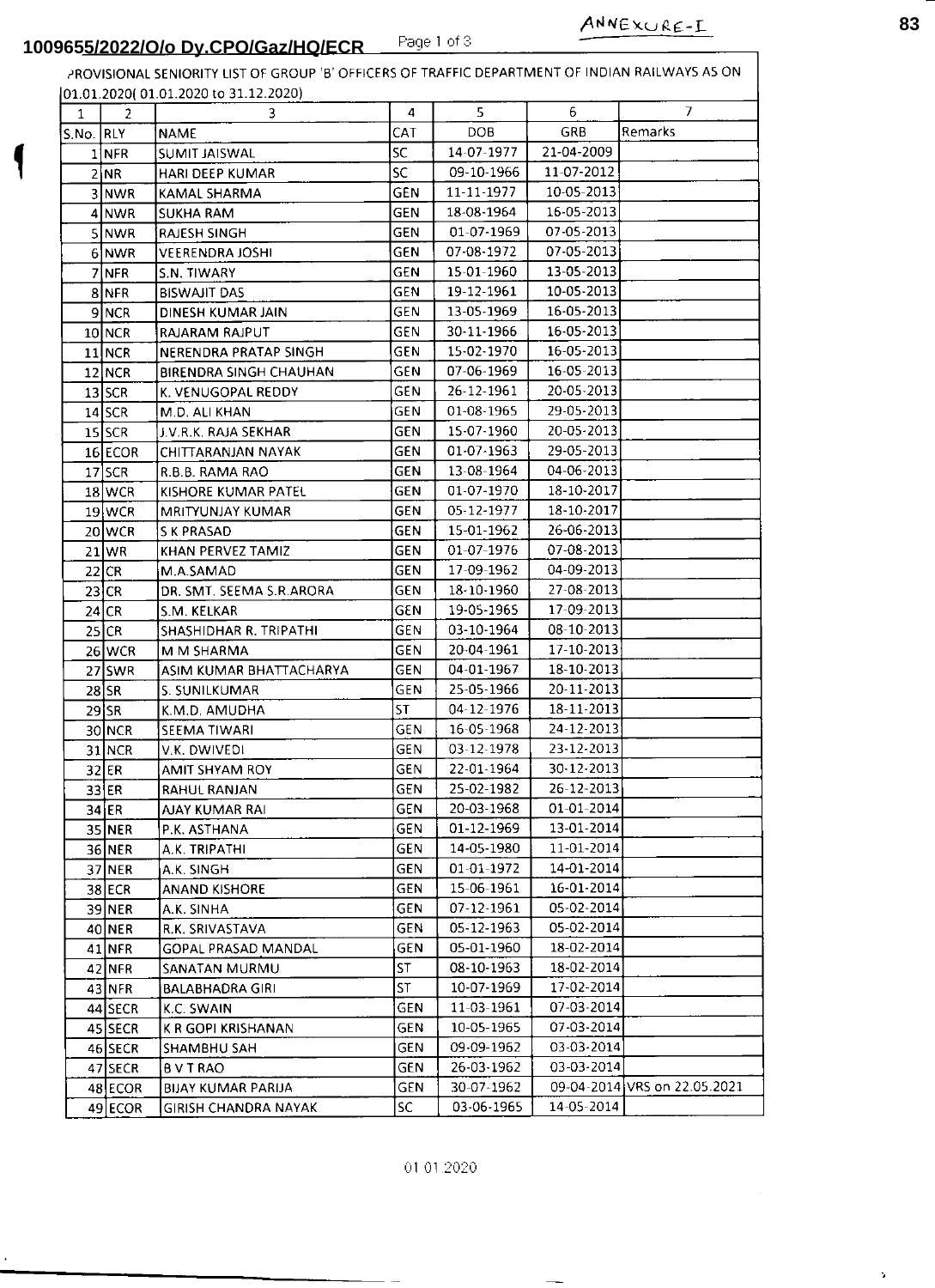## **1009655/2022/O/o Dy.CPO/Gaz/HQ/ECR**

|         |                |                           |            | ਜ ਪਤੁਸ ਦਾ ਸਾਂਝ |                       |            |
|---------|----------------|---------------------------|------------|----------------|-----------------------|------------|
| $\perp$ | $\overline{2}$ | 3                         | 4          | 5              | 6                     | 7          |
|         | - No. RLY د    | NAME                      | CAT        | DOB            | GRB                   | Remarks    |
|         | 50 ECOR        | SATYA NARAYAN MISHRA      | <b>GEN</b> | 06-01-1967     | 09-05-2014            |            |
|         | 51 ECOR        | SUKHRAM HORO              | <b>ST</b>  | 01-01-1967     | 15-05-2014            |            |
|         | $52$ ECOR      | P.N. VIJAY KUMAR          | SC.        | 10-04-1966     | 20-05-2014 Expired on |            |
|         |                |                           |            |                |                       | 09.05.2021 |
|         | 53 ECOR        | JAYANT KUMAR PIPLAI       | <b>GEN</b> | 20-06-1973     | 23-05-2014            |            |
|         | 54 ECOR        | HRUSHIKESHA TRIPATHY      | <b>GEN</b> | 07-05-1963     | 23-05-2014            |            |
|         | $55$ ER        | DIPTO SAHA                | GEN        | 31-08-1974     | 28-05-2014            |            |
|         | 56 ER          | KASHI RAJ KUMAR           | GEN        | 12-06-1973     | 27-05-2014            |            |
|         | 57 SWR         | SUVANKAR BISWAS           | SC.        | 10-09-1962     | 14-01-2015            |            |
|         | 58 SWR         | S. SARAVANAN              | <b>GEN</b> | 03-04-1979     | 27-06-2014            |            |
|         | 59 NR          | DILEEP KUMAR SETH         | GEN        | 30-06-1961     | 11-07-2014            |            |
|         | 60 NR          | SANJEEV KUMAR GUPTA       | <b>GEN</b> | 26-08-1961     | 11-07-2014            |            |
|         | 61 ECOR        | RANJAN KUMAR DAS          | SC         | 12-12-1975     | 16-07-2014            |            |
|         | $62$ ECR       | PRAVIN SINHA              | GEN        | 14-04-1972     | 30-07-2014            |            |
|         | $63$ ECR       | UMESH CHANDRA SINGH       | GEN        | 15-01-1964     | 30-07-2014            |            |
|         | $64$ ECR       | <b>GHANSHYAM TIU</b>      | <b>ST</b>  | 02-06-1963     | 01-08-2014 Expired on |            |
|         |                |                           |            |                |                       | 23.09.2020 |
|         | 65 SECR        | RAKESH SINGH              | <b>GEN</b> | 03-10-1977     | 06-08-2014            |            |
|         | 66 SECR        | JITENDRA TIWARI           | GEN        | 08-01-1969     | 11-09-2014            |            |
|         | 67 SECR        | S BHARATHEEYAN            | GEN        | 15-06-1967     | 11-09-2014            |            |
|         | 68 SCR         | T. UDAY KUMAR             | <b>ST</b>  | 19-10-1960     | 22-02-2016            |            |
|         | $69$ SCR       | K. HARI KISHORE           | GEN        | 31-05-1979     | 22-09-2014            |            |
|         | 70 SCR         | K. KAMALAKAR BABU         | SC         | 15-04-1966     | 22-09-2014            |            |
|         | $71$ CR        | J.M. RAMEKAR              | <b>GEN</b> | 13-12-1969     | 17-10-2014            |            |
|         | 72 CR          | DINESH S. NAGDEVE         | SC         | 12-10-1967     | 20-10-2014            |            |
|         | $73$ CR        | BHANUDAS B. TAPASWI       | SC         | 29-10-1976     | 20-10-2014            |            |
|         | $74$ CR        | AJAY KUMAR                | GEN        | 05-10-1976     | 21-10-2014            |            |
|         | $75$ CR        | SANJAY KUMAR              | <b>GEN</b> | 18-08-1976     | 21-10-2014            |            |
|         | $76$ CR        | HEMANT KUMAR BEHERA       | SC         | 26-06-1976     | 21-10-2014            |            |
|         | 77 ECR         | NAND KUMAR VERMA          | GEN        | 02-01-1975     | 03-11-2014            |            |
|         | 78 ECR         | MANOJ KUMAR               | GEN        | 08-07-1964     | 03-11-2014            |            |
|         | 79 ECR         | RAJ KUMAR SINHA           | GEN        | 04-04-1962     | 10-01-2015            |            |
|         | $80$ ECR       | RAKESH KUMAR SRIVASTAVA   | GEN        | 23-02-1970     | 03-11-2014            |            |
|         | $81$ NFR       | <b>HARI BAITHA</b>        | <b>SC</b>  | 05.03-1963     | 13-11-2014            |            |
|         | $82$ NFR       | ANAND KR PANDEY           | <b>GEN</b> | 15-10-1965     | 25-11-2014            |            |
|         | 83 NFR         | RAM KARAN RAM             | <b>SC</b>  | 05-07-1963     | 14-11-2014            |            |
|         | 84 NFR         | ALOK BARMAN               | <b>SC</b>  | 22-01-1965     | 24-11-2014            |            |
|         | 85 ECOR        | P.HEMANT KUMAR            | GEN        | 20-08-1969     | 28-11-2014            |            |
|         | 86 WR          | MATHURIA RAJESH           | GEN        | 25-06-1969     | 16-12-2014            |            |
|         | 87 WR          | ZALA NILADEVI H.          | <b>GEN</b> | 06-01-1967     | 30-12-2014            |            |
|         | 88 WR          | K. PADMANATHAN            | GEN        | 19-05-1967     | 15-12-2014            |            |
|         | 89 WR          | <b>GOPINATHAN RAJVEER</b> | GEN        | 31-01-1968     | 19-01-2015            |            |
|         | 90 WR          | SARAWATA SHARWANLAL R.    | <b>SC</b>  | 15-08-1967     | 08-04-2015            |            |
|         | 91 WR          | GUMGAONKAR MITHUNKUMAR C. | ST.        | 14-07-1983     | 16-12-2014            |            |
|         | 92 SCR         | CH SURESH BABU            | <b>GEN</b> | 01 08 1963     | 23-01-2015            |            |
|         | $93$ SCR       | T. DEVADASS               | GEN        | 01-07-1963     | 23-01-2015            |            |
|         | $94$ SCR       | S.V. SUBBA RAO            | <b>GEN</b> | 10-01-1962     | 23-01-2015            |            |
|         | 95 SCR         | V. RAJA PRABHAKAR         | <b>GEN</b> | 05-11-1960     | 23-01-2015            |            |
| 96 SR   |                | K. RAVINDRAN              | SC         | 14-03-1960     | 02-02-2015            |            |
| $97$ SR |                | S. RAJASUNDRAM            | SC         | 04-12-1961     | 30-01-2015            |            |
|         | $98$ SER       | ASHIS KUMAR BISWAS        | SC         | 02-08-1966     | 09-04-2015            |            |
|         |                |                           |            |                |                       |            |

**84**